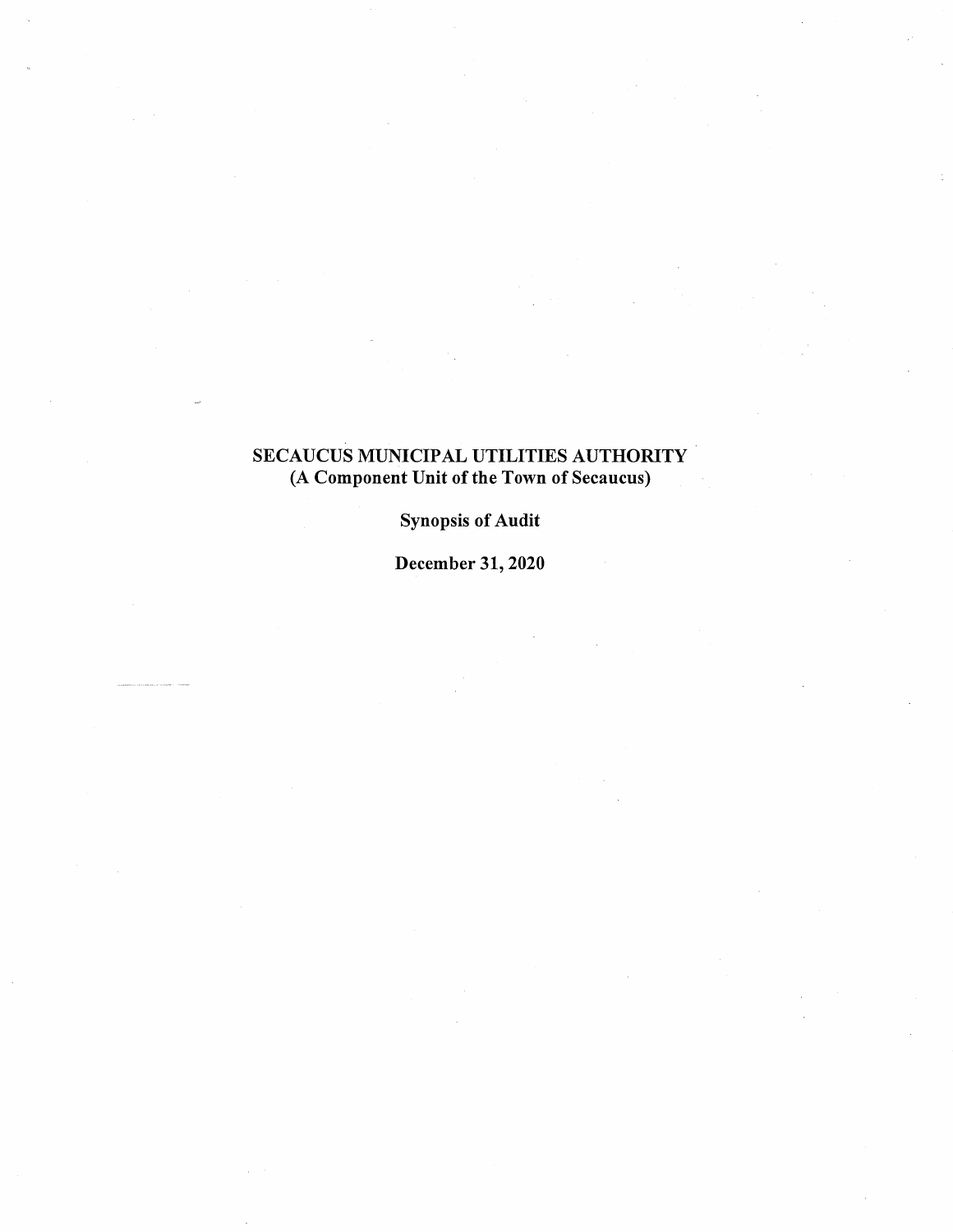#### **SECAUCUS MUNICIPAL UTILITIES AUTHORITY**

#### **SUMMARY OF SYNOPSIS OF AUDIT REPORT FOR PUBLICATION**

Summary of synopsis of audit report of the Secaucus Municipal Utilities Authority for the fiscal years ended December 31, 2020 and 2019 as required by N.J.S. 40A:5-16.

|                                                          |               | <b>Fiscal Years Ended</b> |  |
|----------------------------------------------------------|---------------|---------------------------|--|
|                                                          | Dec. 31, 2020 | Dec. 31, 2019             |  |
| <b>ASSETS:</b>                                           |               |                           |  |
| <b>Current Assets:</b>                                   |               |                           |  |
| Unrestricted:                                            |               |                           |  |
| Cash and Cash Equivalents                                | 5,036,306     | 4,742,476                 |  |
| Other Receivables                                        | 899           | 829                       |  |
|                                                          | 5,037,205     | 4,743,305                 |  |
| Restricted:                                              |               |                           |  |
| Cash and Cash Equivalents                                | 114,694       | 110,601                   |  |
|                                                          | 114,694       | 110,601                   |  |
| <b>Non-current Assets:</b>                               |               |                           |  |
| Capital Assets:                                          |               |                           |  |
| Net of Accumulated Depreciation                          |               |                           |  |
| \$55,663,377 and \$55,320,615                            | 4,360,702     | 4,575,313                 |  |
| <b>Total Assets</b>                                      | 9,512,601     | 9,429,219                 |  |
| DEFERRED OUTFLOWS OF RESOURCES                           |               |                           |  |
| <b>Deferred Outflows</b>                                 | 979,285       | 986,340                   |  |
|                                                          |               |                           |  |
| <b>Total Deferred Outflows of Resources</b>              | 979,285       | 986,340                   |  |
| <b>LIABILITIES:</b>                                      |               |                           |  |
| <b>Current Liabilities:</b>                              |               |                           |  |
| Payable from Unrestricted Assets                         | 859,700       | 703,043                   |  |
| Payable from Restricted Assets                           | 92,739        | 93,431                    |  |
|                                                          | 952,439       | 796,474                   |  |
| <b>Non-current Liabilities:</b>                          |               |                           |  |
| Long Term Liabilities                                    | 7,843,551     | 8,105,372                 |  |
| <b>Total Liabilities</b>                                 | 8,795,990     | 8,901,846                 |  |
|                                                          |               |                           |  |
| <u>DEFERRED INFLOWS OF RESOURCES</u><br>Deferred Inflows | 3,534,661     | 3,426,619                 |  |
|                                                          |               |                           |  |
| <b>Total Deferred Inflows of Resources</b>               | 3,534,661     | 3,426,619                 |  |
| <b>NET POSITION:</b>                                     |               |                           |  |
| Net Investment in Capital Assets                         | 3,448,436     | 3,574,612                 |  |
| Restricted                                               | 107,951       | 103,101                   |  |
| Unrestricted                                             | (5, 395, 152) | (5,590,619)               |  |
|                                                          |               |                           |  |
| <b>Total Net Position</b>                                | (1,838,765)   | (1,912,906)               |  |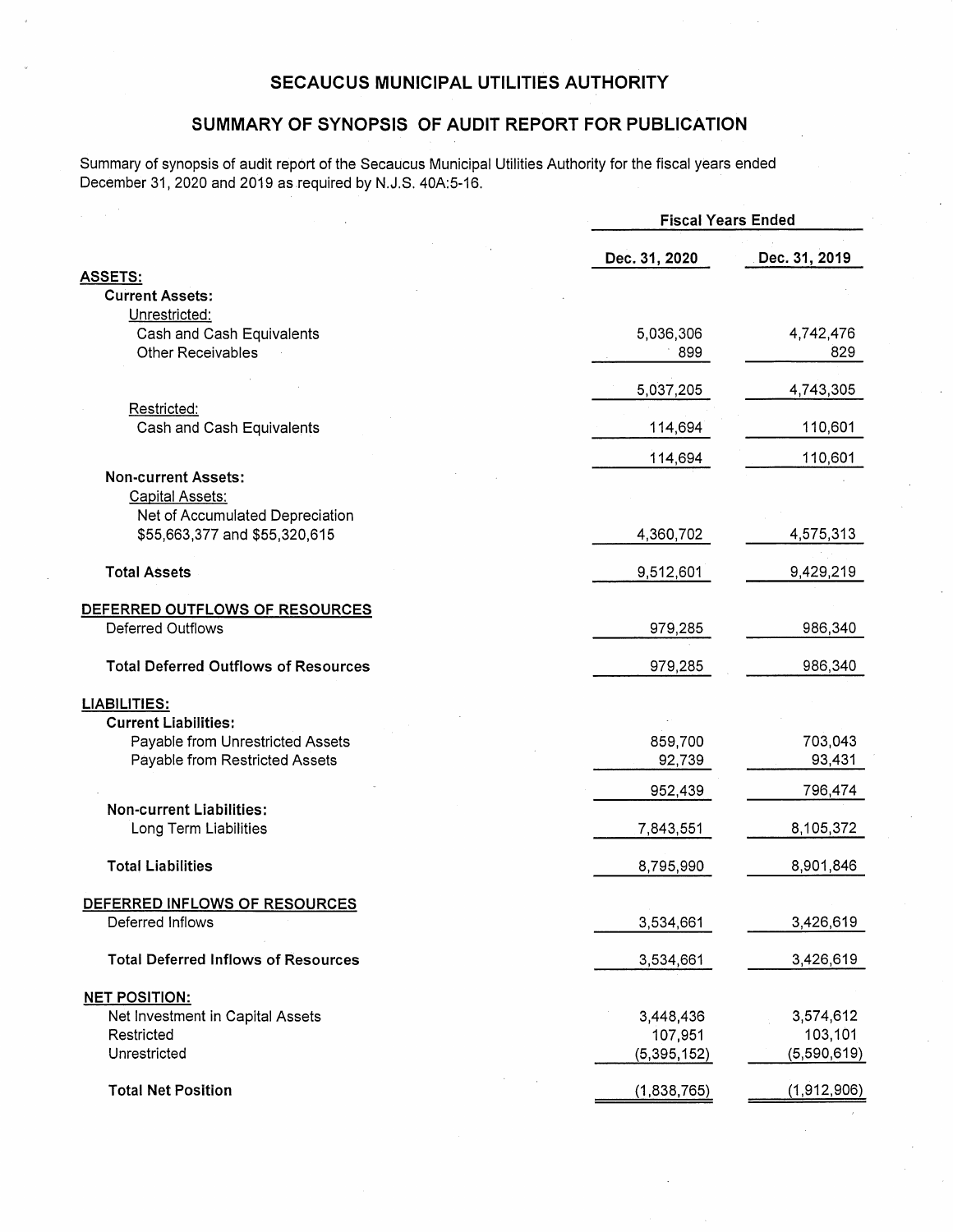# **COMPARATIVE STATEMENT OF REVENUE, EXPENSES AND CHANGES IN NET POSITION**

|                                           |               | <b>Fiscal Years Ended</b> |  |
|-------------------------------------------|---------------|---------------------------|--|
|                                           | Dec. 31, 2020 | Dec. 31, 2019             |  |
| <b>Operating Revenue:</b>                 |               |                           |  |
| Town of Secaucus                          | 3,278,181     | 3,227,080                 |  |
| Other Operating Revenue                   | 887,077       | 210,956                   |  |
| <b>Total Operating Revenue</b>            | 4,165,258     | 3,438,036                 |  |
| <b>Operating Expenses:</b>                |               |                           |  |
| Administrative and General                | 660,275       | 596,169                   |  |
| <b>Cost of Providing Services</b>         | 3,093,751     | 3,355,950                 |  |
| Depreciation                              | 342,762       | 320,210                   |  |
| <b>Total Operating Expenses</b>           | 4,096,788     | 4,272,329                 |  |
| <b>Operating Income (Loss)</b>            | 68,470        | (834, 293)                |  |
| <b>Non-Operating Revenues (Expenses):</b> |               |                           |  |
| Interest and Miscellaneous Income         | 20,070        | 84,054                    |  |
| Grant Income                              |               | 24,280                    |  |
| Interest Expense                          | (16, 903)     | (16,009)                  |  |
| <b>Amortization Expense</b>               | 2,504         | 2,504                     |  |
| <b>Change in Net Position</b>             | 74,141        | (739, 464)                |  |
| Net Position - January 1,                 | (1,912,906)   | (1, 173, 442)             |  |
| Net Position - December 31,               | (1,838,765)   | (1,912,906)               |  |